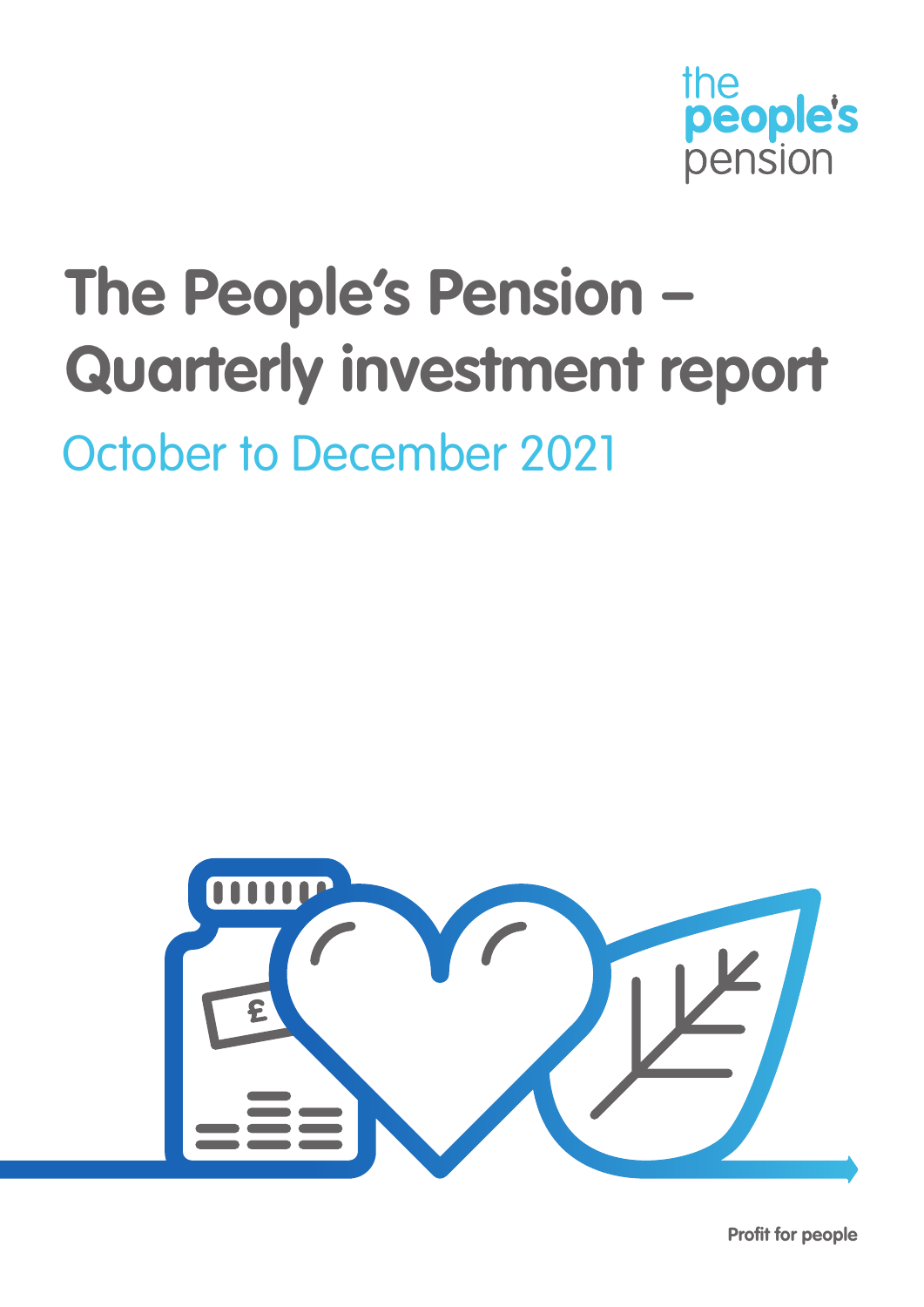### **Introduction**

At B&CE, we are committed to improving the financial lives of our members through the responsible growth and the performance of our investment funds. This document provides an overview of last quarter's fund performance and how we manage our members' money.

This document is purely for information purposes only and shouldn't be taken as advice. All our funds carry some degree of risk and their value can go down as well as up. Past performance is not a reliable indicator of future results.

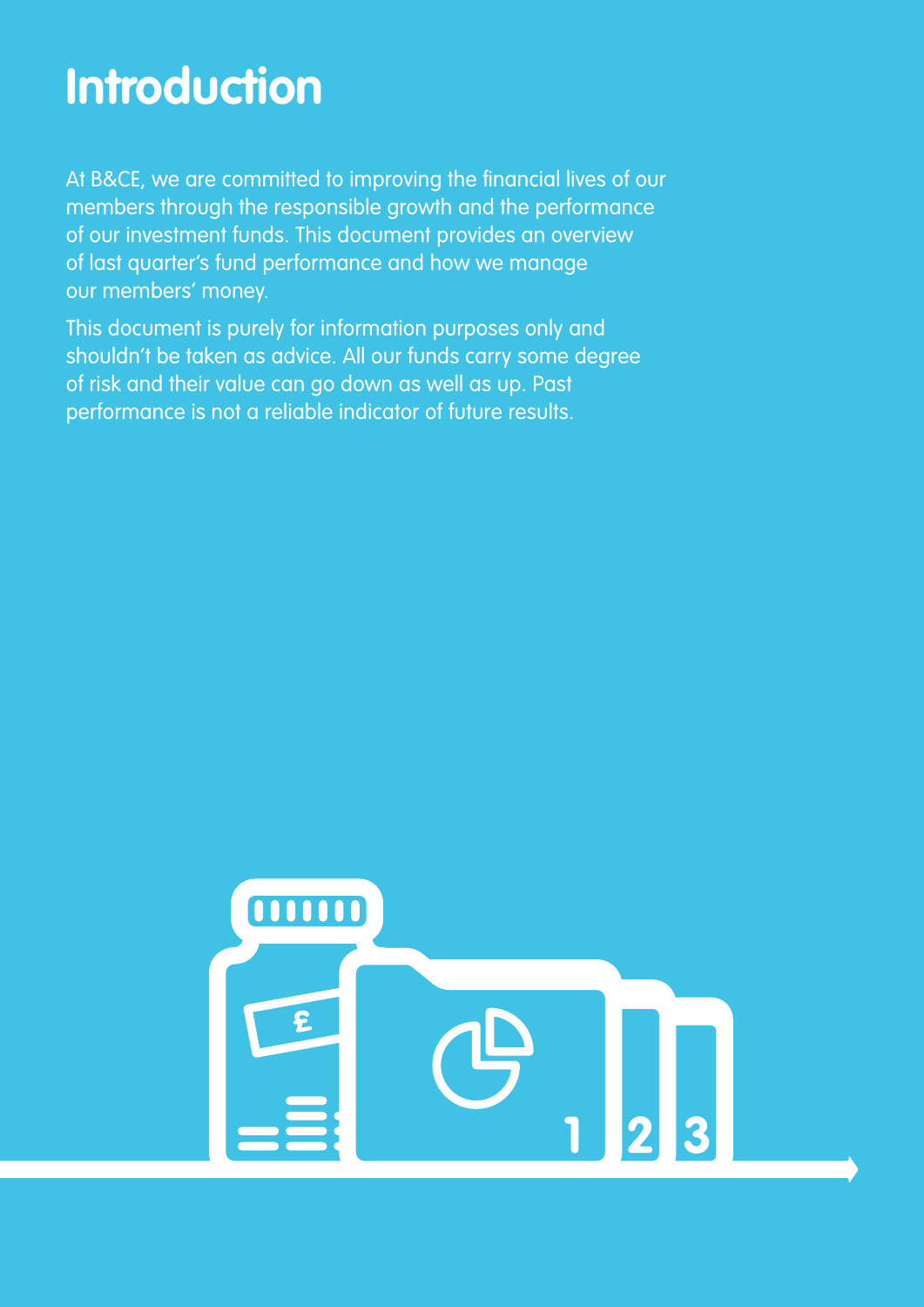### **October to December 2021 Investment Commentary**

The fourth quarter of 2021 saw a strong equity market rally. Global stocks returned +5.8% over the quarter, bringing full-year returns to +17.8%. As has been the pattern since the 2008-2009 Global Financial Crisis, US equities led the way, returning 10.4%, with big tech the standout performer. The UK and Europe posted solid but more modest returns, whilst Asia and emerging markets lost ground on the back of the regulatory assault on big tech in China as the authorities pursued their new policy of 'common prosperity'.

#### **A resurgence in demand**

After a sluggish third quarter, economic activity lifted markedly in most regions, reflecting the easing of supply-side constraints, which boosted the manufacturing sector. Once more, corporate earnings delivery was exceptionally strong. More broadly, we witnessed a resurgence in demand as economies reopened.

#### **Equities rallied**

There was some fundamental support for the equity rally over the quarter, with year-on-year blended earnings per share for the S&P500, the main US equity index, running at 40% as we headed into the fourth quarter, and this was the third strongest earnings report since 2010. Equity earnings in other regions were similarly strong.

#### **Inflationary pressures**

Inflation surprised on the upside as increased demand boosted commodity and food prices, while lower labour market participation rates continued to create labour market shortages and some upward pressure on wages. With UK and US inflation running at 5% and 6% respectively (and likely to run above target for the next 18 months) the earlier mantra that inflationary pressures were transitory is beginning to wear thin.

#### **Increasing interest rates**

Against this background the US Central Bank (Federal Reserve) could no longer maintain its dovish guidance and signalled that its key Fed funds rate may have to rise more rapidly over the next two years than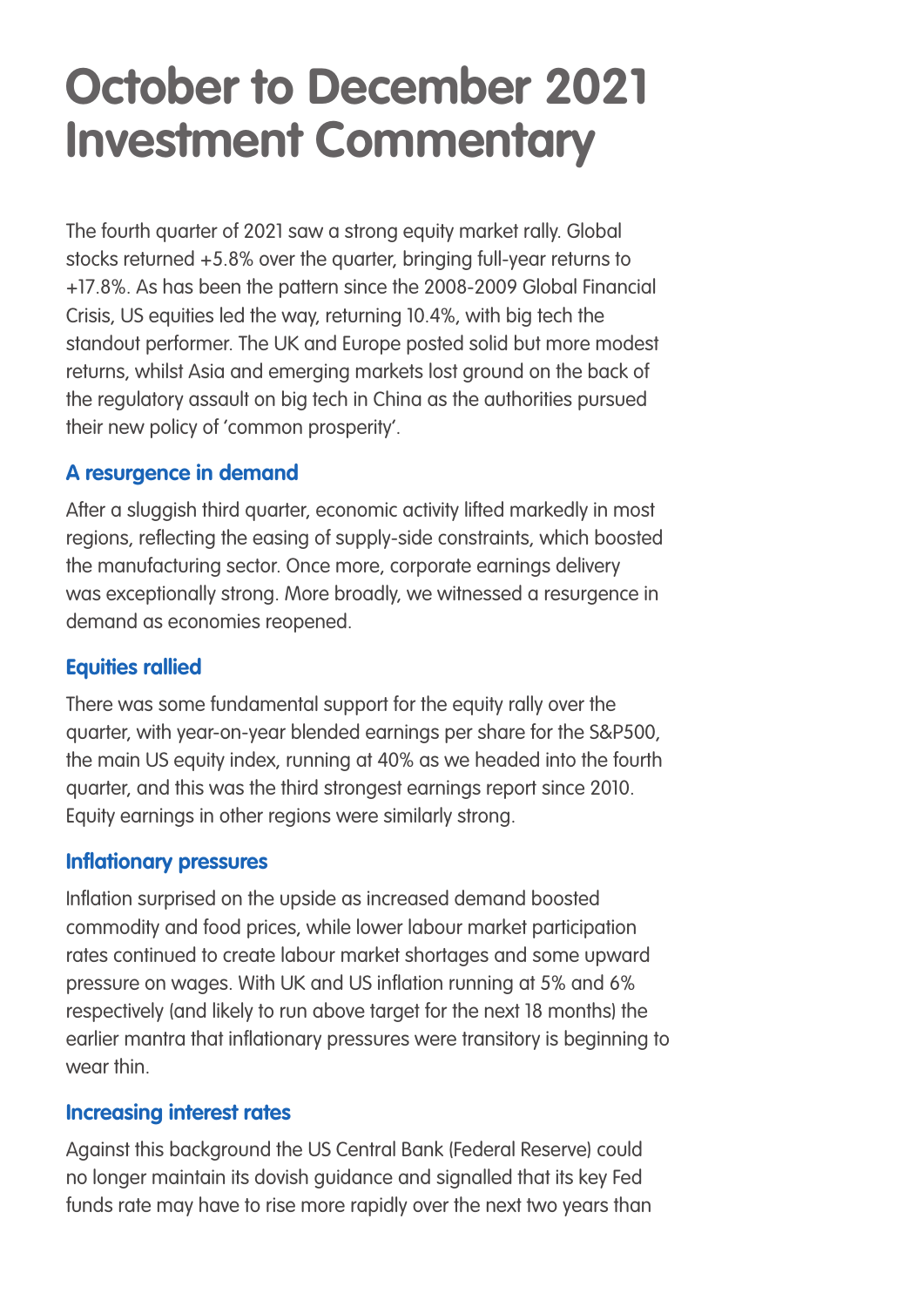### **October to December 2021 Investment Commentary**

previous guidance. Elsewhere, the Bank of England increased its base rate from 0.15% to 0.25% and signalled more rate hikes in 2022.

While other major central banks (notably the Bank of Japan and the European Central Bank) are generally less hawkish, investors are viewing the trade-off between growth and inflation in the months ahead in a less favourable light, and this caused a reversal in the earlier Omicron-related bond market rally as we headed through year end.

#### **Post-pandemic outlook**

It's now generally known that the Omicron variant is much more transmissible but less virulent. This suggests that, despite the record high level of Covid infections, high vaccination rates and better treatments should support a much-reduced link between the spread of Covid and economic activity during this year, which should help deliver above-trend global growth, even with tighter monetary policy and less fiscal support.

#### **Looking ahead - bonds and equities in 2022**

As we head into 2022, there is great focus on the bond market and whether rising yields will cause a meaningful correction in equity markets. Certainly, a further sharp adjustment higher in yields will be disruptive in the short term, and the more interest rate-sensitive growth stocks in the US (big tech in particular) have come under periodic pressure via this channel.

However, if we are entering a period of relatively solid, broad-based economic growth, we would expect less highly-rated companies with earnings more closely linked to the economic cycle to fare the best if inflation remains high and bond markets are under pressure. This supports a slightly less US-centric asset allocation and a higher degree of exposure to more cyclically geared regions such as Europe and the UK, which is how TPP is currently positioned.

As far as our expectations for broad equity market performance for 2022 are concerned, our modelling suggests that a cocktail of solid economic growth, reasonable corporate earnings delivery and less policy support should deliver positive but nonetheless much more moderate returns than last year.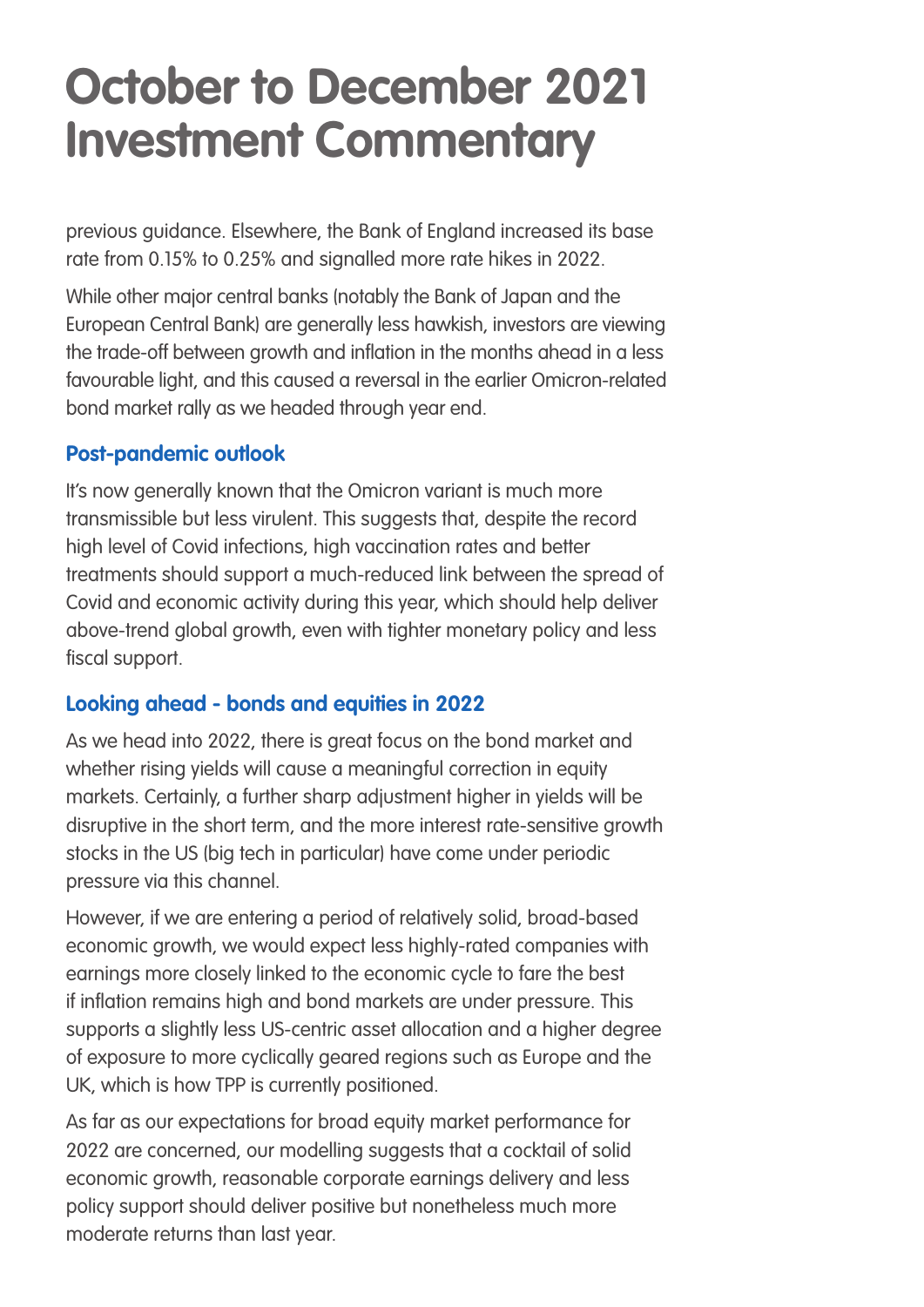### **How we manage our members' money**

The People's Pension has a long-term strategic approach to investments. We look after more than £15Bn in members' pension savings so we understand how important it is to manage risk for our members, as well as seeking reward.

We aim to balance the risk and reward profile of our core funds alongside ensuring member investment costs remain competitive.

Where we believe there are good reasons for long-term investment in certain types of company, or to avoid or reduce investments in particular company types we will do this. For example, part of our default fund invests so that investments in companies that produce lots of greenhouse gasses are reduced. This technique is known as smart beta.

We use a technique called currency hedging to reduce the risk of our developed world equity funds. We do this because we don't believe the risks of major currencies changing value against each other provide a good enough reward for our members.

We believe our environmental, social and governance (ESG) approach to investments will lead to better long-term returns. It is a buy, sell and talk approach:

- Buy into companies that reflect ESG factors that we believe will lead to improved, long-term returns
- Sell companies whose operations we disagree with and that don't have an impact on our returns
- Talk, engage and use our voting power on companies that we invest in whose behaviour we'd like to change

If you'd like to know more about our investment process, environmental, social and governance policies (ESG), our climate change policy or our fund factsheets, they can be all found here

**www.thepeoplespension.co.uk/investment-downloads/**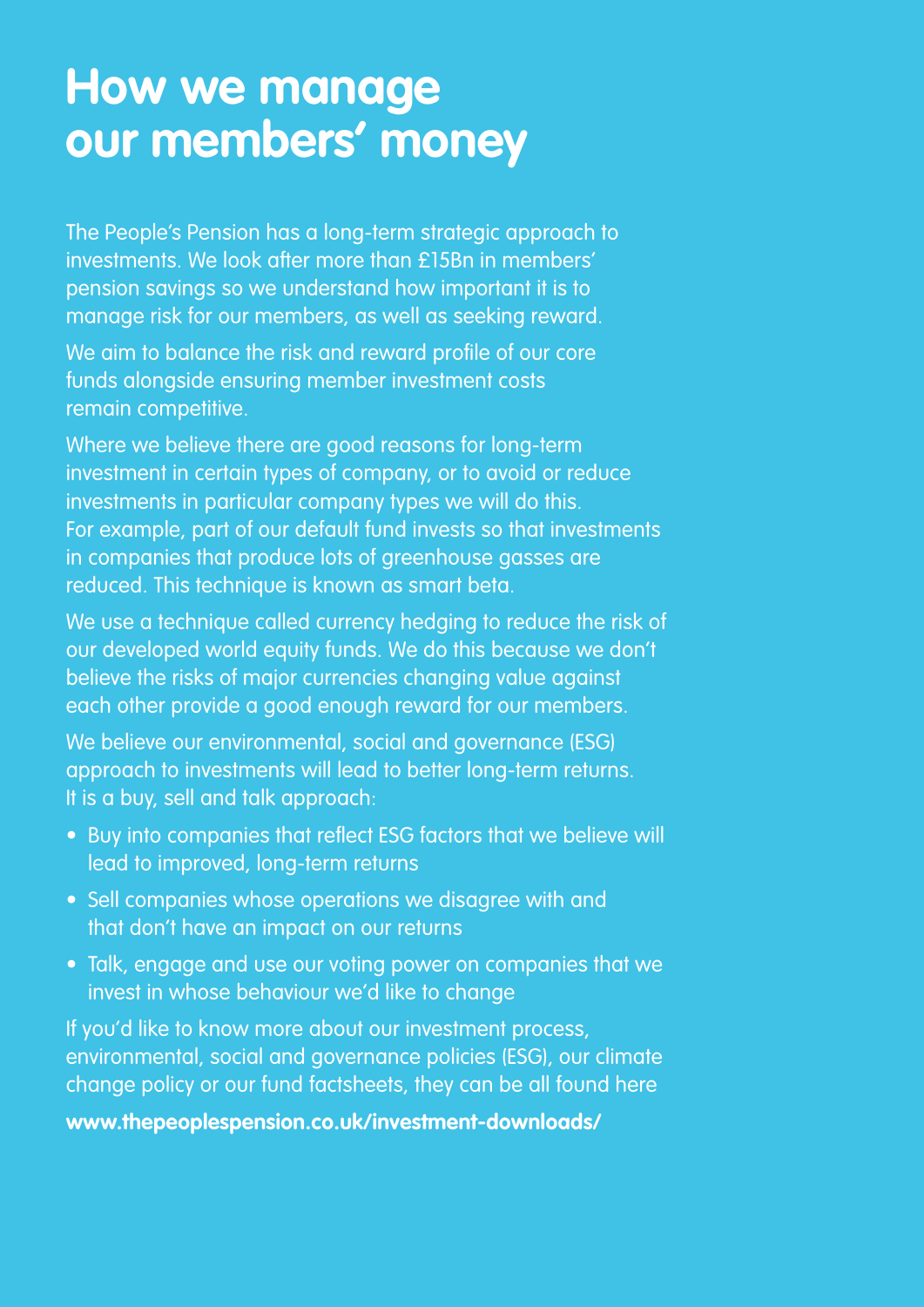### **Balanced investment profile – Growth phase**

### **Global Investments (up to 85% shares) Fund**

#### **Purpose**

The fund is a balanced risk long-term capital growth fund.

#### **Return objective**

UK Consumer Price Index +3.5% per annum on a net of fees basis.

| <b>Fund</b>                  | l year | 3 years | 5 years |  |  |  |
|------------------------------|--------|---------|---------|--|--|--|
| Annualised Performance       | 18.15  | 8.01    | 8.15    |  |  |  |
| <b>Annualised Volatility</b> | 6.04   | 5.I6    | 5.60    |  |  |  |



#### **Global Investments (up to 85% shares) Fund**

Global Investment (up to 85% shares) Fund

UK Consumer Price index +3.5%



0.04% - Money Market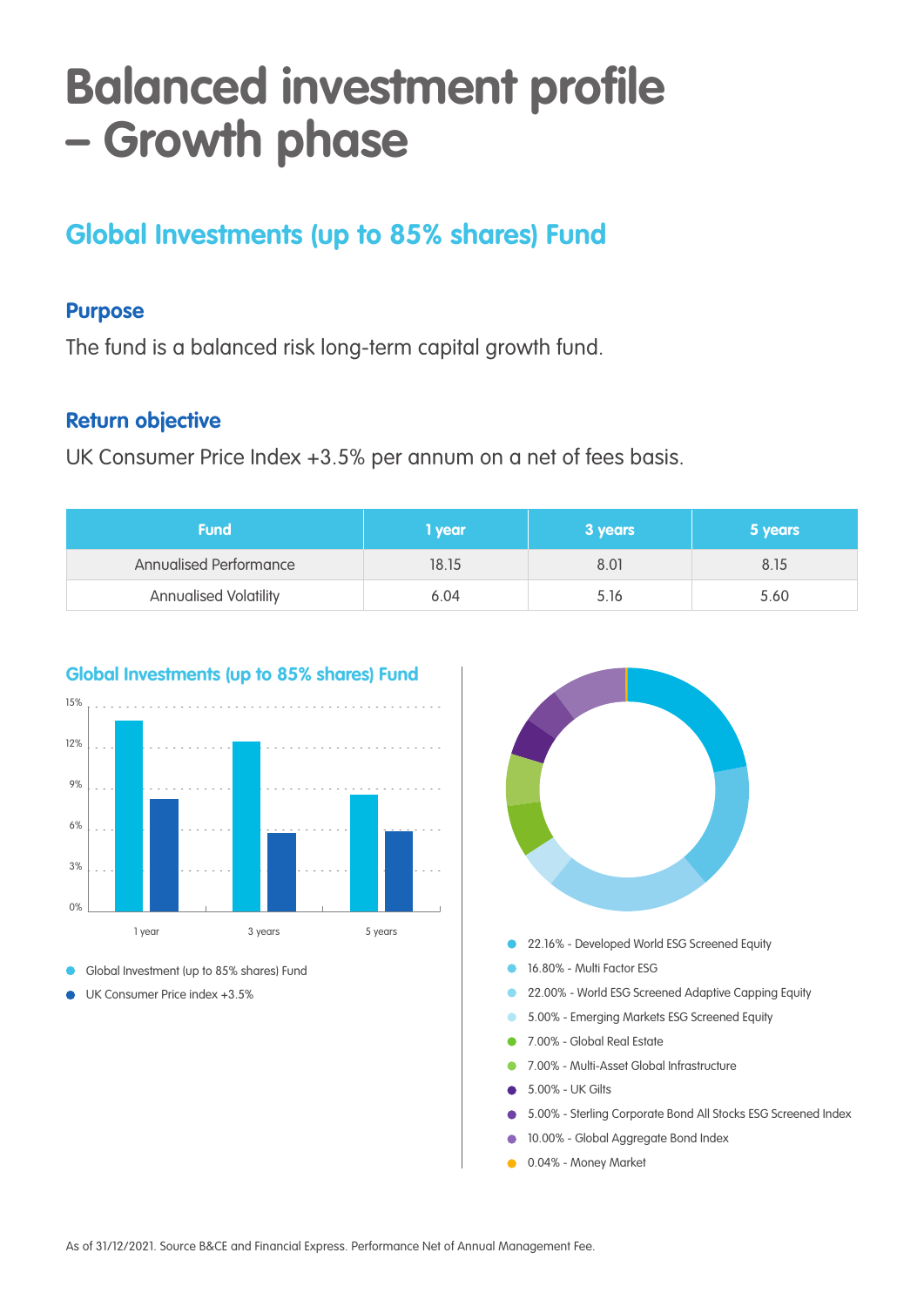### **All investment profiles – Consolidation phase**

#### **Pre-Retirement Fund**

#### **Purpose**

The fund is a low to medium risk fund which balances capital preservation and capital growth.

#### **Return objective**

UK Consumer Price Index +0.5% per annum on a net of fees basis.

| <b>Fund</b>                   | <b>vear</b> | 3 years | 5 years |
|-------------------------------|-------------|---------|---------|
| <b>Annualised Performance</b> | 2.80        | 4.02    | 3.08    |
| <b>Annualised Volatility</b>  | 3.22        | 2 19    | 2.59    |



Pre-Retirement Fund

UK Consumer Price index +0.5%

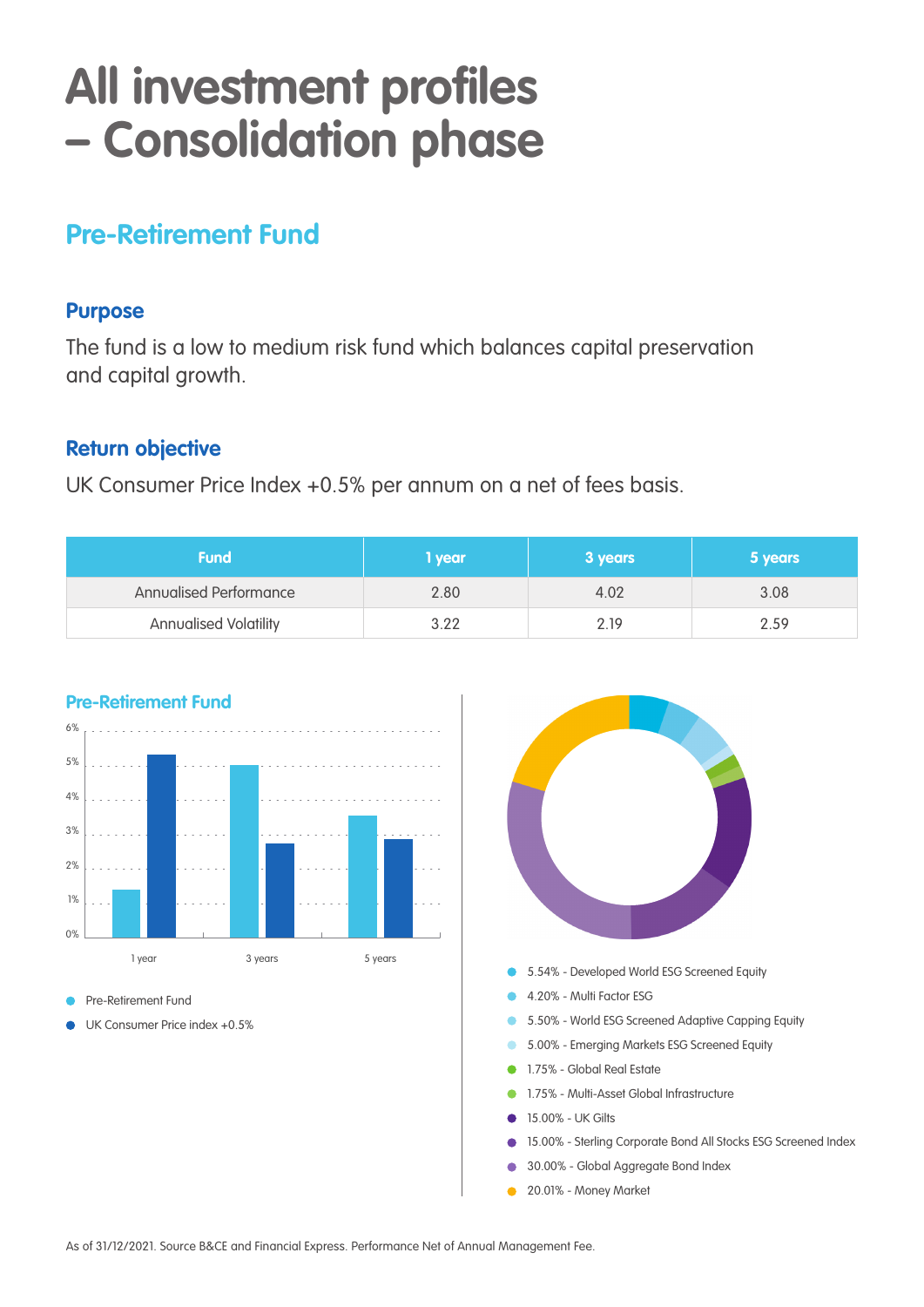### **Adventurous profile – Growth phase**

#### **Global Investments (up to 100% shares) Fund**

#### **Purpose**

The fund is a higher risk fund than the Global Investments (up to 85% shares) Fund which aims for capital growth and invests up to 100% in global equities.

#### **Return objective**

UK Consumer Price Index +4.5% per annum on a net of fees basis.

| <b>Fund</b>                   | <b>year</b> | 3 years | 5 years |
|-------------------------------|-------------|---------|---------|
| <b>Annualised Performance</b> | 23.93       | 8.98    | 9.78    |
| <b>Annualised Volatility</b>  | 6.98        | 6.15    | 6.60    |



#### **Global Investments (up to 100% shares) Fund**

- Global Investments (up to 100% shares) Fund
- UK Consumer Price index +4.5%

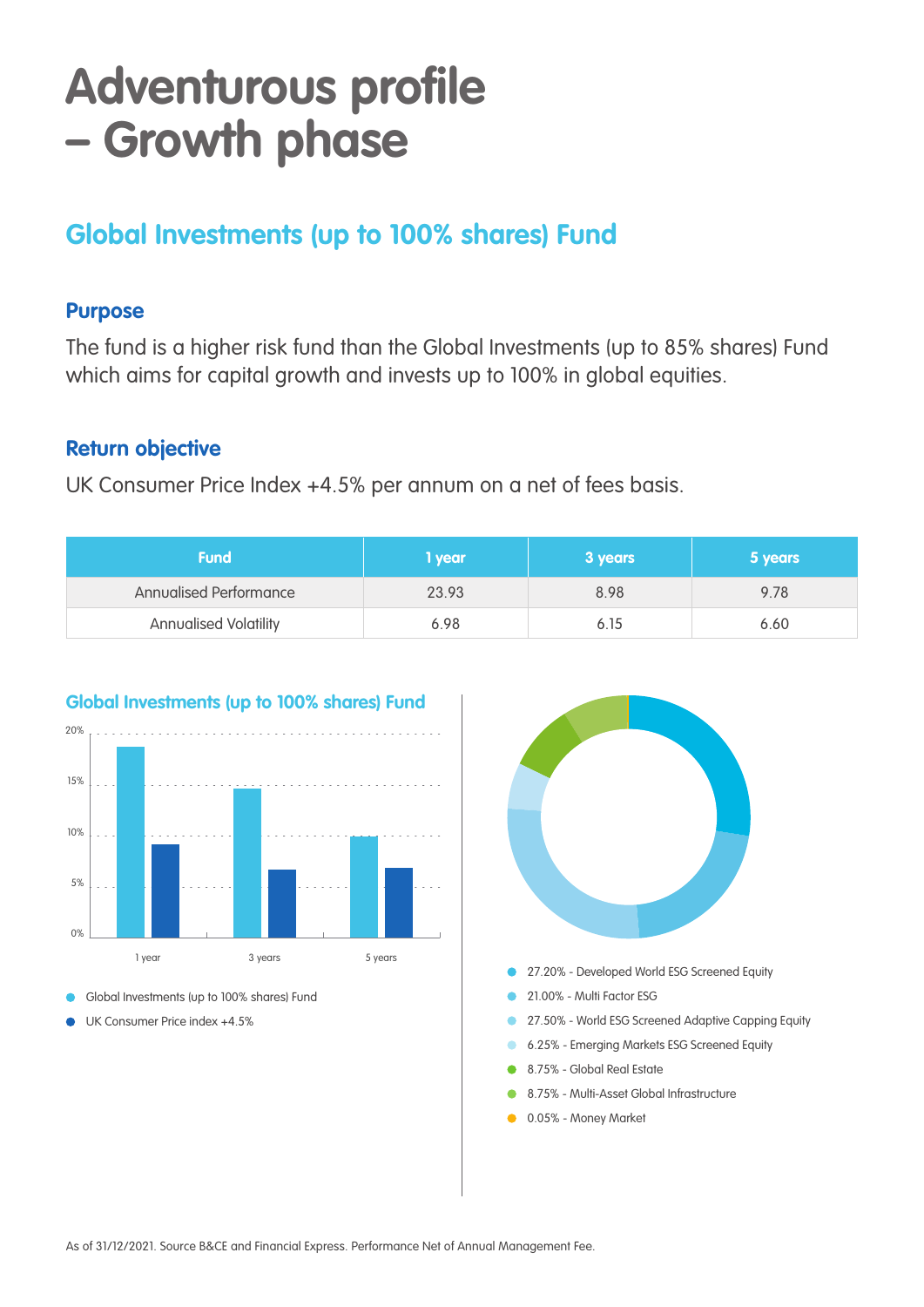### **Cautious profile – Growth phase**

### **Global Investments (up to 60% shares) Fund**

#### **Purpose**

The fund is a lower risk fund than the Global Investments (up to 85% shares) Fund, it aims for a combination of capital and income.

#### **Return objective**

UK Consumer Price Index +2.5% per annum on a net of fees basis.

| <b>Fund</b>                   | I year | 3 years | 5 years |
|-------------------------------|--------|---------|---------|
| <b>Annualised Performance</b> | 12.68  | 7.05    | 6.52    |
| <b>Annualised Volatility</b>  | 5.10   | 4.1/    | 4.60    |



Global Investments (up to 60% shares) Fund

UK Consumer Price index +2.5%



- 16.50% World ESG Screened Adaptive Capping Equity
- 3.75% Emerging Markets ESG Screened Equity
- 5.25% Global Real Estate
- 5.25% Multi-Asset Global Infrastructure
- 10.00% UK Gilts
- 10.00% Sterling Corporate Bond All Stocks ESG Screened Index
- 20.00% Global Aggregate Bond Index
- 0.03% Money Market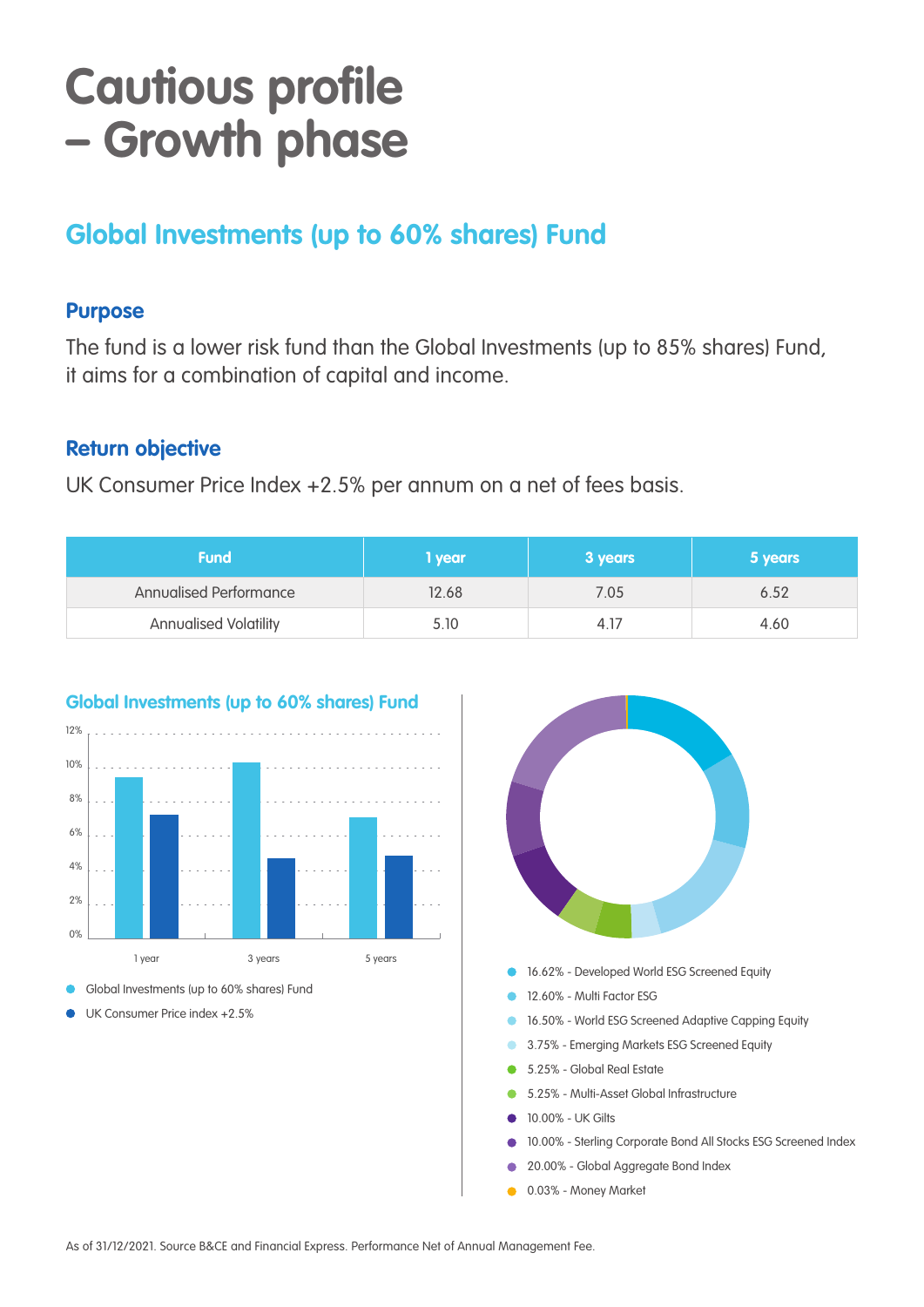### **Annuity, Cash, Ethical and Shariah Funds**

| <b>Fund</b>                                                                     | <b>Objective</b>                                                                                                                                                                                                                                                                                                  | <b>Asset</b><br>allocation                                | 1 year<br>performance | 3 years<br>annualised<br>performance | 5 years<br>annualised<br>performance | 1 year<br>volatility | 3 year<br>volatility | 5 year<br>volatility |
|---------------------------------------------------------------------------------|-------------------------------------------------------------------------------------------------------------------------------------------------------------------------------------------------------------------------------------------------------------------------------------------------------------------|-----------------------------------------------------------|-----------------------|--------------------------------------|--------------------------------------|----------------------|----------------------|----------------------|
| <b>Annuity</b><br><b>Fund</b><br><b>Benchmark</b><br>(IA Sterling<br>Long Bond) | The fund suitable for<br>those approaching<br>retirement and looking<br>to buy an annuity<br>(a regular income,<br>usually for life). It aims<br>to protect against the<br>effect of falls in the<br>level of annuity rates.                                                                                      | 70% Global<br>Corporate Fixed<br>Interest<br>30% UK Gilts | $-5.83$<br>$(-6.18)$  | 8.33<br>(5.69)                       | 5.19<br>(3.77)                       | 13.48                | 11.43                | 9.91                 |
| Cash<br><b>Fund</b><br><b>Benchmark</b><br>(SONIA)                              | The Cash Fund aims<br>to maintain the value<br>of investments by<br>investing in short<br>term money market<br>instruments and<br>fixed deposits.                                                                                                                                                                 | 100% Money<br>Market                                      | $-0.39$<br>(0.06)     | $-0.08$<br>(0.32)                    | $-0.04$                              | 0.02                 | 0.10                 | 0.09                 |
| <b>Ethical</b><br><b>Fund</b><br><b>Benchmark</b><br>$(CPI+4.5%)$               | The B&CE Ethical<br>Fund aims to invest<br>across the global stock<br>market while taking<br>into account how a<br>company performs<br>across a variety of<br>Environmental, Social<br>and Governance<br>("ESG") issues.                                                                                          | 100% Developed<br>Global ESG<br>Screened<br>Equities      | 23.08<br>(9.16)       | 19.48<br>(6.72)                      | 1282<br>(6.89)                       | 88.49                | 13.08                | 11.87                |
| <b>Shariah</b><br><b>Fund</b><br><b>Benchmark</b><br>$(CPI+4.5%)$               | The fund tracks the<br>Dow Jones Islamic<br>Market Titans Index,<br>which comprises<br>Shariah-compliant<br>companies endorsed<br>by the HSBC Amanah<br>Shariah Supervisory<br>Committee. This fund<br>invests company<br>shares from around<br>the world and is<br>compliant with Islamic<br>Shariah principles. | 100% Global<br>Shariah<br>Complaint<br>Equities           | 17.72<br>(9.16)       | 17.05<br>(6.72)                      | 16.28<br>(6.89)                      | 11.53                | 12.77                | 12.09                |

As of 31/12/2021. Source B&CE and Financial Express. Performance Net of Annual Management Fee. The funds do not have a volatility benchmark.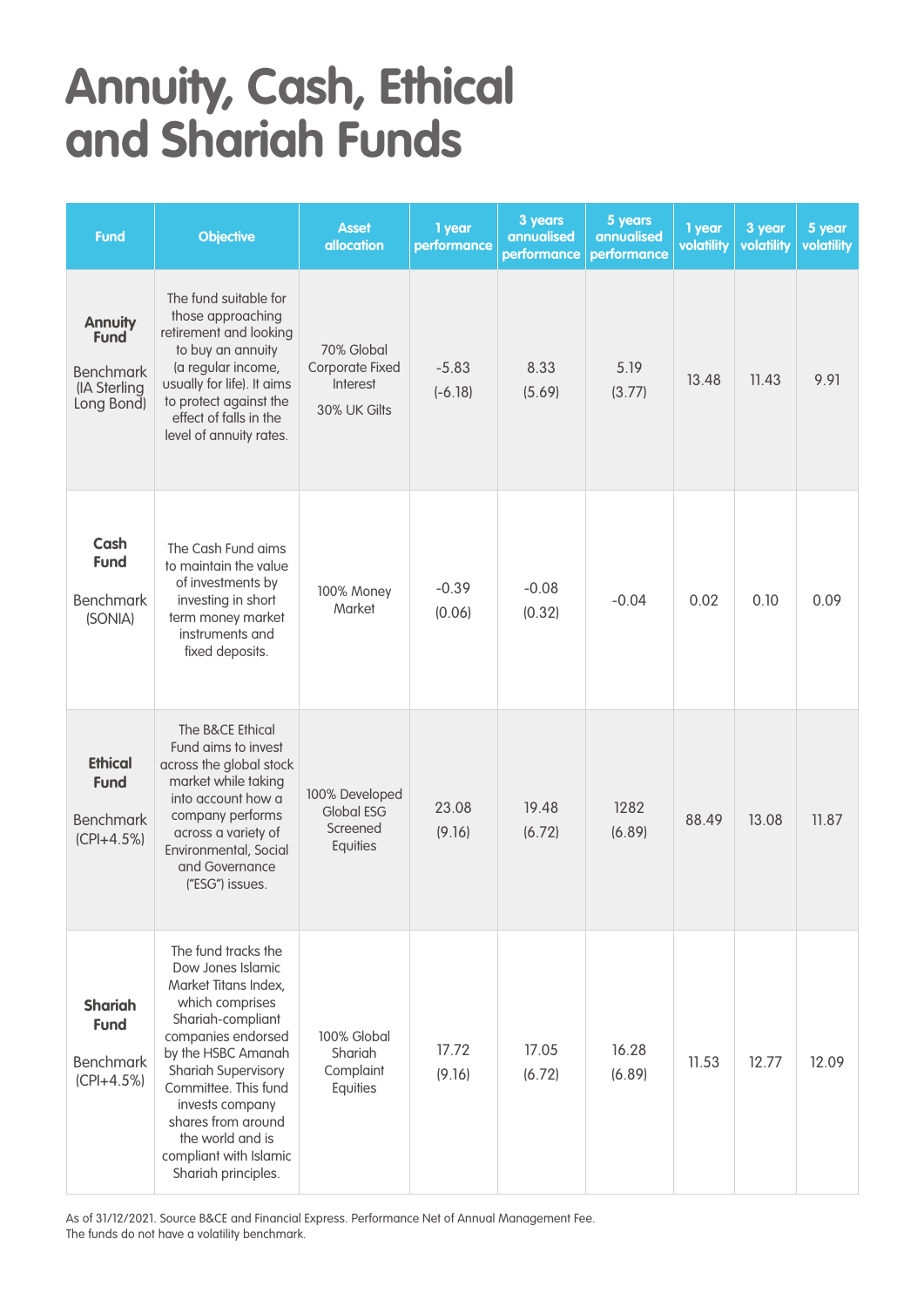## **Value for Money Performance**

### **Balanced Profile**

|                                                   |                       | <b>Gross of charges</b>              |                                      | Net of charges        |                                      |                                      |  |  |
|---------------------------------------------------|-----------------------|--------------------------------------|--------------------------------------|-----------------------|--------------------------------------|--------------------------------------|--|--|
| <b>Fund</b>                                       | 1 year<br>performance | 3 years<br>annualised<br>performance | 5 years<br>annualised<br>performance | 1 year<br>performance | 3 years<br>annualised<br>performance | 5 years<br>annualised<br>performance |  |  |
| <b>Member</b><br>15 Years to<br><b>Retirement</b> | 14.58%                | 12.99%                               | 9.13%                                | 13.99%                | 12.47%                               | 8.56%                                |  |  |
| <b>Member</b><br>10 Years to<br><b>Retirement</b> | 10.50%                | 11.07%                               | 8.02%                                | 9.93%                 | 10.56%                               | 7.45%                                |  |  |
| <b>Member</b><br>5 Years to<br><b>Retirement</b>  | 6.55%                 | 8.73%                                | 6.46%                                | 5.98%                 | 8.23%                                | 5.90%                                |  |  |

As of 31/12/2021. Source B&CE and Financial Express.

Member's time to retirement is at the date of performance calculation

The People's Pension Balanced Profile is composed of the Global Investment up to 85% Shares Fund and Pre-Retirement Funds Net of charges performance is net of 0.5% AMC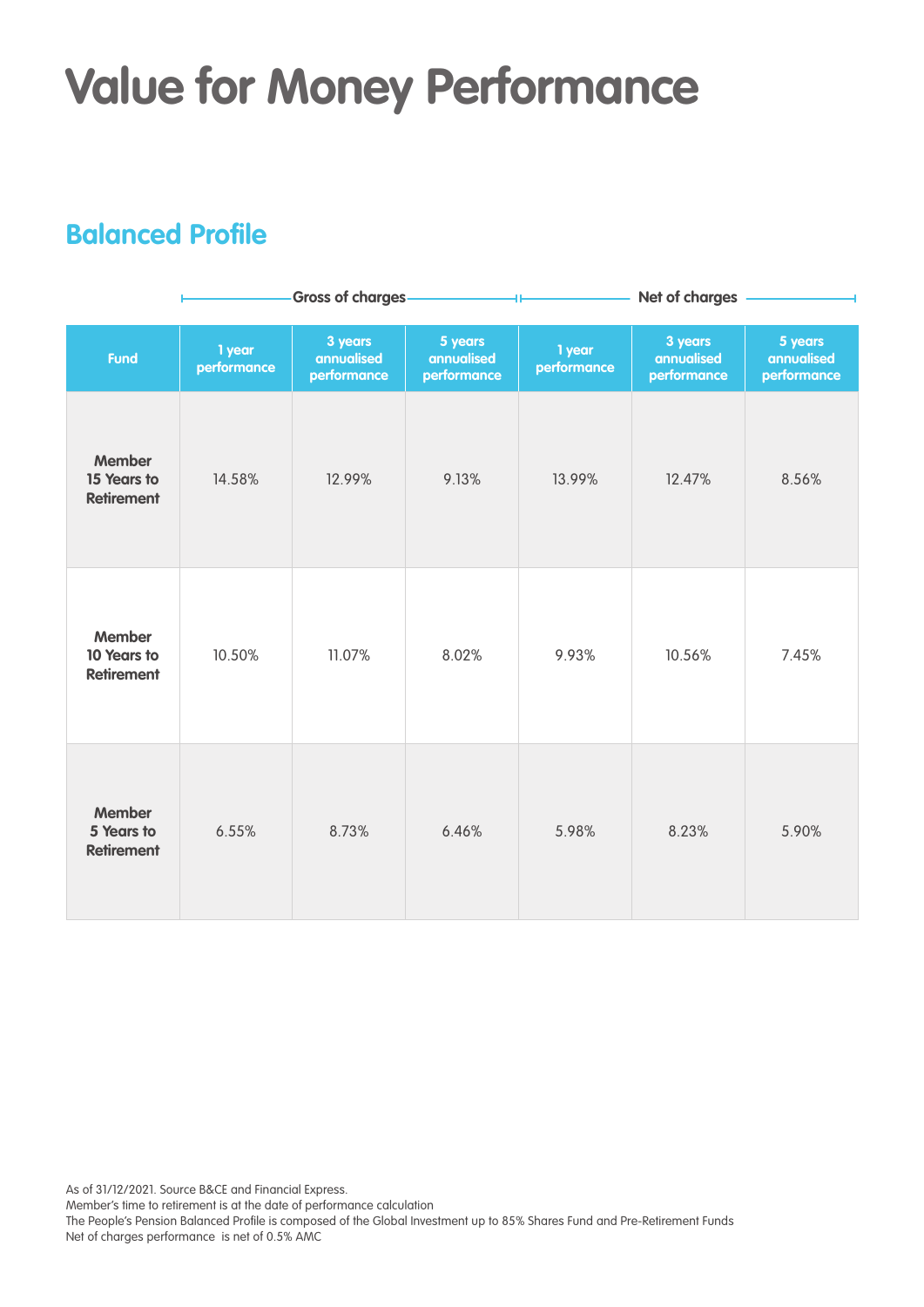### **5 year annualised performance vs volatility**

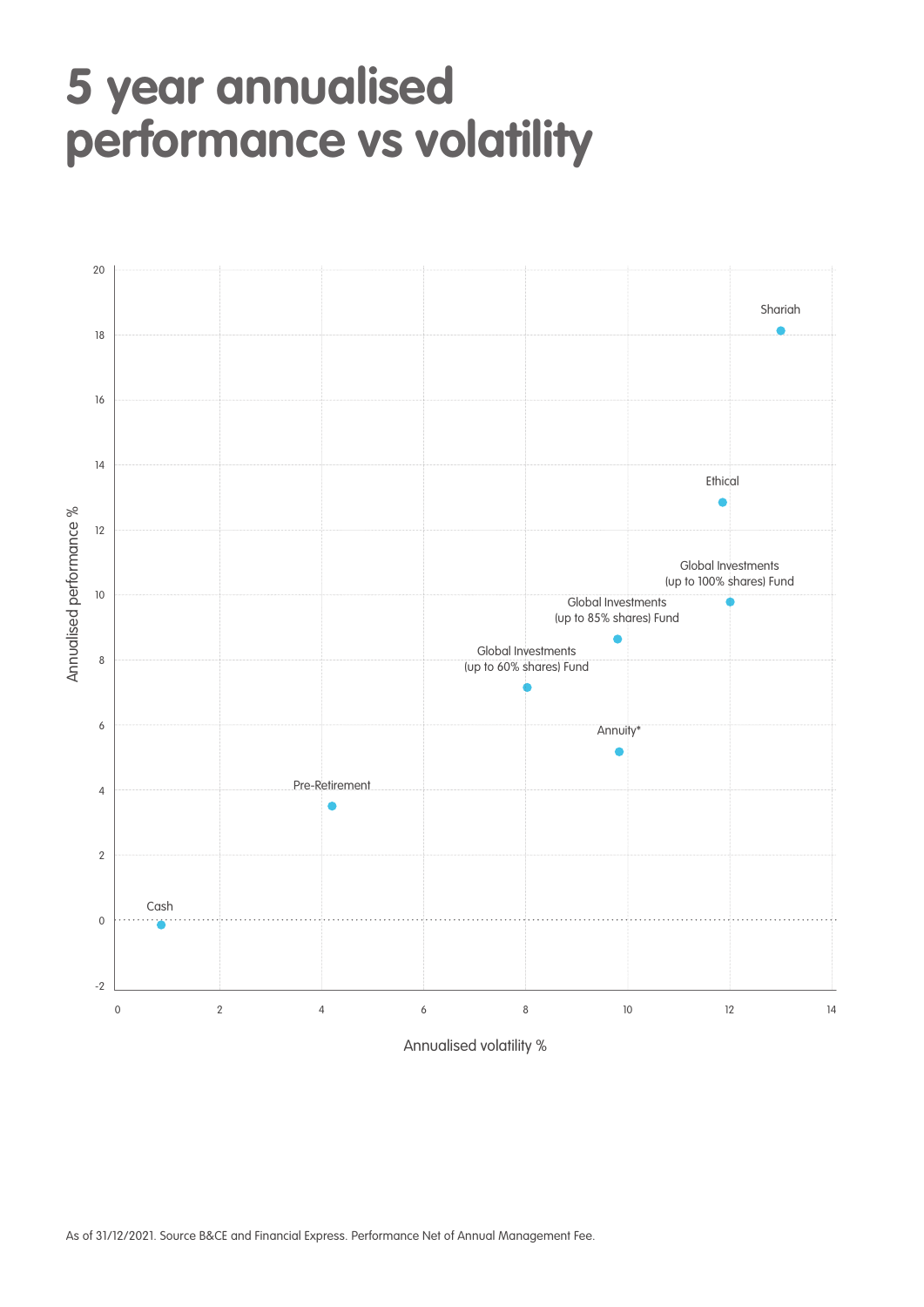### **The People's Pension Assets Under Management (£ Bn)**



|                                | 31/12/2016                                 | 31/03/2017 | 30/06/2017 | 30/09/2017 | 31/12/2017 | 31/03/2018 | 30/06/2018 | 30/09/2018 | 31/12/2018          | 31/03/2019                                 | 30/06/2019 | 30/09/2019                                  | 31/12/2019 | 31/03/2020 | 30/06/2020 | 30/09/2020 | 31/12/2020 | 31/03/2021 | 30/06/2021 | 30/09/2021 | 31/12/2021 |
|--------------------------------|--------------------------------------------|------------|------------|------------|------------|------------|------------|------------|---------------------|--------------------------------------------|------------|---------------------------------------------|------------|------------|------------|------------|------------|------------|------------|------------|------------|
|                                |                                            |            |            |            |            |            |            |            |                     | Fund sizes as at 31 December 2021          |            |                                             |            |            |            |            |            |            |            | (E Bn)     |            |
|                                |                                            |            |            |            |            |            |            |            |                     | The People's Pension Total                 |            |                                             |            |            |            |            |            | £17.44     |            |            |            |
|                                |                                            |            |            |            |            |            |            |            |                     | Global Investments (up to 85% shares) Fund |            |                                             |            |            |            |            |            | £14.32     |            |            |            |
|                                | Pre-Retirement Fund                        |            |            |            |            |            |            |            |                     |                                            |            |                                             |            | £2.42      |            |            |            |            |            |            |            |
|                                |                                            |            |            |            |            |            |            |            |                     |                                            |            | Global Investments (up to 100% shares) Fund |            |            |            |            |            | £0.50      |            |            |            |
|                                |                                            |            |            |            |            |            |            |            | Shariah Fund        |                                            |            |                                             |            |            |            |            |            | £0.06      |            |            |            |
|                                |                                            |            |            |            |            |            |            |            | <b>Ethical Fund</b> |                                            |            |                                             |            |            |            |            |            | £0.06      |            |            |            |
|                                |                                            |            |            |            |            |            |            | Cash Fund  |                     |                                            |            |                                             |            |            |            |            |            | £0.04      |            |            |            |
|                                | Global Investments (up to 60% shares) Fund |            |            |            |            |            |            |            |                     |                                            |            |                                             |            | £0.04      |            |            |            |            |            |            |            |
| <b>Annuity Fund</b>            |                                            |            |            |            |            |            |            |            |                     |                                            |            | £0.00                                       |            |            |            |            |            |            |            |            |            |
| As of 31/12/2021. Source B&CE. |                                            |            |            |            |            |            |            |            |                     |                                            |            |                                             |            |            |            |            |            |            |            |            |            |